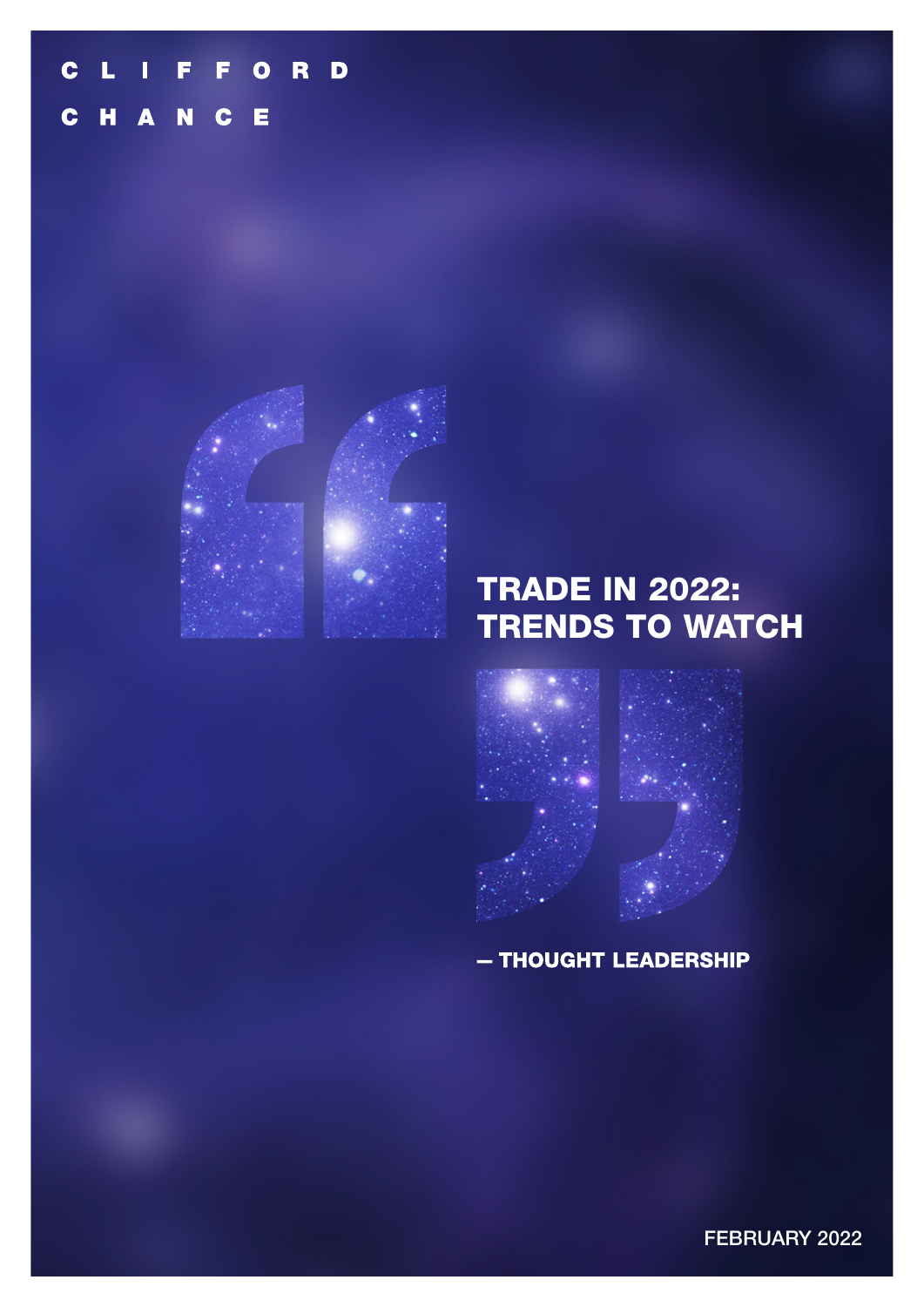

# TRADE IN 2022: TRENDS TO WATCH

As global supply chains continue to be hampered by COVID-19, and geopolitical competition escalates in many parts of the world, trade policy is set to be a crucial issue for businesses and governments in 2022. Here are six trends to watch.

### Heightened trade tensions show little sign of easing in 2022

Many will have hoped that, a year on from both Brexit and the end of a US Administration which saw trade wars as "good and easy to win," 2022 would signal a return to a more open and predictable global trading environment. But while we are unlikely to see trade policy develop in real time via tweet in 2022, much of the underlying trade friction that has been evident in recent years is likely to continue into 2022; including in the following areas:

- **Trade relations with China remain fraught.** Relations with China continue to be a defining feature of global trade policy, and trade tensions between China, the US and the EU show little signs of easing in 2022. US-China supply chains continue to be impacted by Section 301 tariffs imposed by the US on over \$350 billion of Chinese imports and despite the potential reinstatement of exclusions for certain industries, there seems to be a limited prospect of major reform to the policy in 2022. Indeed, US Trade Representative Katherine Tai has not ruled out an additional Section 301 investigation into Chinese subsidy practices – which could set the scene for even greater pressure on the US-China supply chains in 2022 and beyond. The EU and Australia are also grappling with an increasingly fraught trading relationship with China, as security concerns and diplomatic issues increasingly spill over into the trade relationship. This has led to both Australia initiating two WTO challenges to Chinese tariffs on wine and barley, and the EU challenging restrictions on imports from Lithuania.
- A new EU-UK relationship emerges...slowly. A year on from the conclusion of the Brexit transition period, the EU-UK trade relationship continues to be a source of uncertainty and friction. From agriculture, to customs administration, to financial services, the relationship between the UK and the EU has not yet settled into a new normal. A durable long-term solution to the Northern Ireland Protocol is likely to be a prerequisite for regularising the trade relationship between London and Brussels, but the technical details of any deal remain almost as challenging to resolve as the political hurdles. Progress on the Protocol is also critical to unlocking the relationship between London and Washington, with the Biden Administration indicating that the removal of US Section 232 tariffs on UK steel and aluminium, and progress on a UK-US FTA, may depend on the EU and the UK soothing tensions over Northern Ireland.
- **Trump's broader tariff legacy endures.** While the Biden Administration has adopted a more diplomatic tone on trade policy, it has shown no urgency in removing Trump-era tariffs on a range of products from steel and aluminium, to washing machines, to solar panels. While the US's removal of additional tariffs on steel and aluminium from the EU and Japan (subject to quota limits) suggests that the Biden Administration is willing to consider a rollback of Section 232 tariffs on a case-by-case basis, the absence of a deal with the UK or other allies highlights that the Biden Administration is in no hurry to roll back key aspects of the Trump Administration's tariff-focused trade policy. The continuation of section 232 tariffs may come under new pressure during 2022; several WTO challenges to the tariffs are set to be released during the year, which will test both the Biden Administration's attitude to the WTO dispute settlement system, as well as the strength of its resolve to continue a Trump-era tariff policy.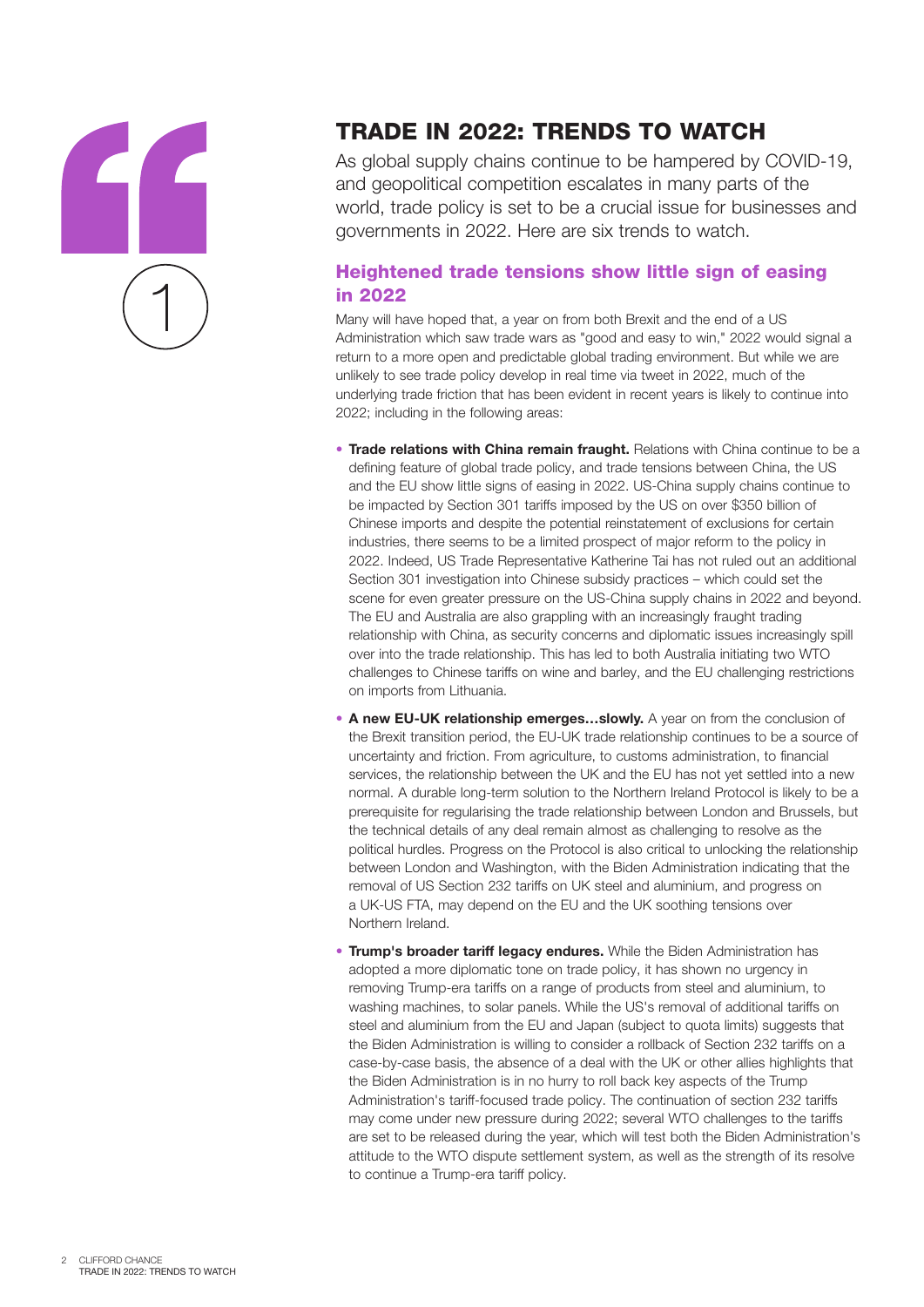#### As multilateralism struggles, plurilaterals fill the gap

The World Trade Organization is facing the most challenging period since it was established in 1995. With new Director General Ngozi Okonjo-Iweala's attempt to reinvigorate discussions all but thwarted by the indefinite postponement of the Twelfth WTO Ministerial Conference (MC12) in November 2021, and the WTO Appellate Body remaining in a state of hibernation, the prospect of a major breakthrough at the WTO in 2022 is slim. However, while progress at the multilateral level is slow, plurilateral initiatives – both under the auspices of the WTO and through regional grouping – are filling some of the gaps. The Regional Comprehensive Economic Partnership (RCEP) – covering Australia, Brunei, Cambodia, China, Indonesia, Japan, South Korea, Laos, Malaysia, Myanmar, New Zealand, the Philippines, Singapore, Thailand, and Vietnam – is the world's largest trade bloc by population and entered into force on 1 January 2022, making the tangle of FTAs in the Asia-Pacific region easier for businesses to use. Other key points to watch in 2022 include:

- **The Comprehensive and Progressive Agreement for Trans-Pacific Partnership (CPTPP) is set to become more comprehensive.** 2021 saw a wave of economies express interest in joining the Asia-Pacific trade bloc, with formal applications now received from the UK, Taiwan, Ecuador and China, and interest from South Korea and Thailand. The UK will be first off the mark to start accession negotiations in 2022, with existing CPTPP members likely to use the UK's accession as a precedent for future accession negotiations.
- **The US is unlikely to join anytime soon.** Despite being an original architect of the Trans-Pacific Partnership (the basis for CPTPP), the US, under President Biden, has shown little appetite for pursuing new trade liberalisation. Trade Promotion Authority expired in July 2021, potentially impacting the Administration's future trade negotiations. However, US desire to maintain influence in the Indo-Pacific has the potential to see increased cooperation with trading partners in the region on a targeted set of issues, with US Trade Representative Katherine Tai indicating that the United States may establish a new Asian economic framework in 2022.
- **Progress on multilateral reforms at the WTO continues to be slow.** COVID-19 saw the postponement of the Twelfth WTO Ministerial Conference (MC12) in December 2021, and uncertainty remains about if and when the talks will be rescheduled. Progress on institutional reform of the WTO (particularly the dispute settlement mechanism, the scope of special and differential treatment for developing countries, compliance with notification obligations, and the setting of future negotiating priorities) will be critical to breaking the longstanding deadlock in the WTO's negotiating agenda. While the Biden Administration has indicated a greater willingness to engage at the WTO, its focus on US domestic priorities means that any progress on WTO reform in 2022 is likely to be incremental.
- **WTO plurilateral discussions are maintaining some momentum.** The longstanding gridlock in the WTO negotiating agenda has seen the development of several initiatives among a subset of WTO members – with some sitting only loosely within the formal WTO architecture. The conclusion of new rules on services [domestic regulation](https://wtoplurilaterals.info/plural_initiative/services-domestic-regulation/) in December 2021 illustrates the potential of these initiatives to drive progress in the WTO negotiating agenda – albeit with relatively limited ambition compared with some modern FTAs. Look out for progress on similar initiatives on E-Commerce, Investment Facilitation and Trade and Sustainability in 2022.
- **The UK remains in deal mode:** With the UK's first wave of FTAs now under its belt (with continuity agreements reached between the vast majority of EU FTA partners, and new deals inked with Australia and (almost) New Zealand), the UK now faces the challenging prospect of negotiating a deal with India alongside its accession to CPTPP. While preferential access to what will soon be the world's third biggest economy would be a true Brexit dividend, the UK is likely to face an enormous challenge in negotiating a commercially meaningful deal with New Delhi, which has historically been reluctant to open its market through FTAs.

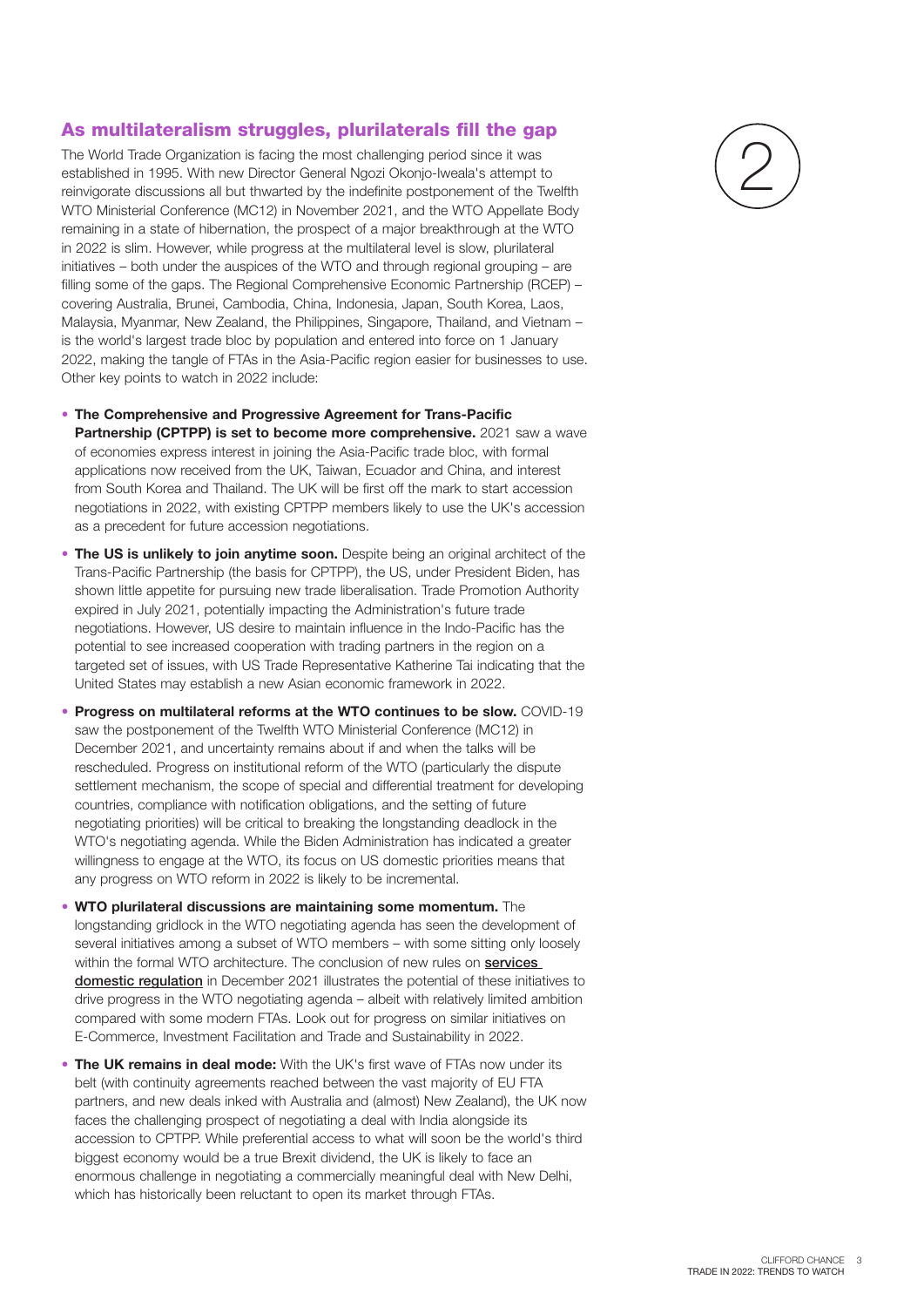

### The EU's strategy of "open strategic autonomy" continues to take shape

The EU's pursuit of a trade policy based on "open strategic autonomy" has seen the development of an active regulatory agenda, which is set to continue in 2022. This contains a raft of proposals of interest to EU trading partners, including foreign subsidy reform, anti-coercion regulation, a CBAM, environmental and human rights due diligence, digital services regulation and more. It also comes on the back of an increasing number of EU countries requiring FDI filings. This multifaceted set of reforms sends a strong message that access to the EU single market requires exporters to subscribe to an increasingly broad set of EU objectives relating to sustainability and a level playing field. Some particular areas to watch in 2022 include:

- **Anti-coercion:** In response to the increasing use of tariffs and trade barriers as a means of exerting political and economic pressure, the EU has **proposed a new** [mechanism](https://trade.ec.europa.eu/doclib/press/index.cfm?id=2339) enabling it to use trade countermeasures (including tariffs and other restrictions) against instances of economic or political coercion by other States. The instrument is likely to attract significant scrutiny from trading partners and businesses, as it reflects a growing trend by many States towards weaponising trade measures (outside the confines of the WTO dispute settlement system) to achieve broader policy objectives.
- **International Procurement Instrument:** A longstanding EU proposal to increase reciprocity in access to public procurement looks likely to advance in 2022, following approval by the European Parliament's Committee on International Trade in December 2021. Among other things, the latest iteration of the proposal would, in some instances, require EU public contracting authorities to apply a pricing penalty to bids from suppliers in third countries that have been designated by the Commission as engaging in restrictive or discriminatory procurement practices.
- **Foreign Subsidy Regulation:** While WTO subsidy rules have traditionally focused on disciplining subsidies granted by governments to domestic producers of goods, the EU has become increasingly concerned at the potential for subsides granted by non-EU governments to distort competition *within* the EU single market for goods and services (either by facilitating the acquisition of EU enterprises, or facilitating participation in public procurement). Similar subsidies would, if they were granted by the government of an EU Member State, in some instances be subject to EU state aid rules and potentially blocked – leaving a perceived gap in coverage from the perspective of EU regulators. A European Commission **[proposal](https://www.cliffordchance.com/content/dam/cliffordchance/briefings/2021/05/foreign-subsidies-regulation.pdf)** seeks to close this gap through a series of measures that would require companies undertaking significant EU investments or procurement to make extensive disclosures of financial contributions received by non-EU governments. However, the compliance obligations associated with the implementation of the regime in its current form would be extremely broad-ranging in scope, and may face push-back from multinationals and EU trading partners.

### Digital trade, tech, and national security

As governments race to keep up with the rapid evolution of the digital environment – in areas including AI, cloud storage, encryption, telecommunications, self-driving vehicles and blockchain technology – tensions between national security interests and tech protectionism are on the rise. Areas to watch in 2022 include:

• **Digital trade agreements continue to be on the rise.** While the US's FTA agenda looks to be mostly on ice in 2022, digital trade agreements – potentially covering everything from rules on data localisation, to recognition of e-signatures, to principles for AI regulation – could be an area of focus for the USTR in the Indo-Pacific in 2022. Building on a range of existing digital trade agreements among US partners in the region, including the Digital Economy Partnership Agreement (DEPA), CPTPP, the US-Japan Digital Trade Agreement, and most recently, the UK-Singapore Digital Economy Agreement (DEA), a US-led digital agreement could form part of its broader strategy for countering Chinese influence in the region.

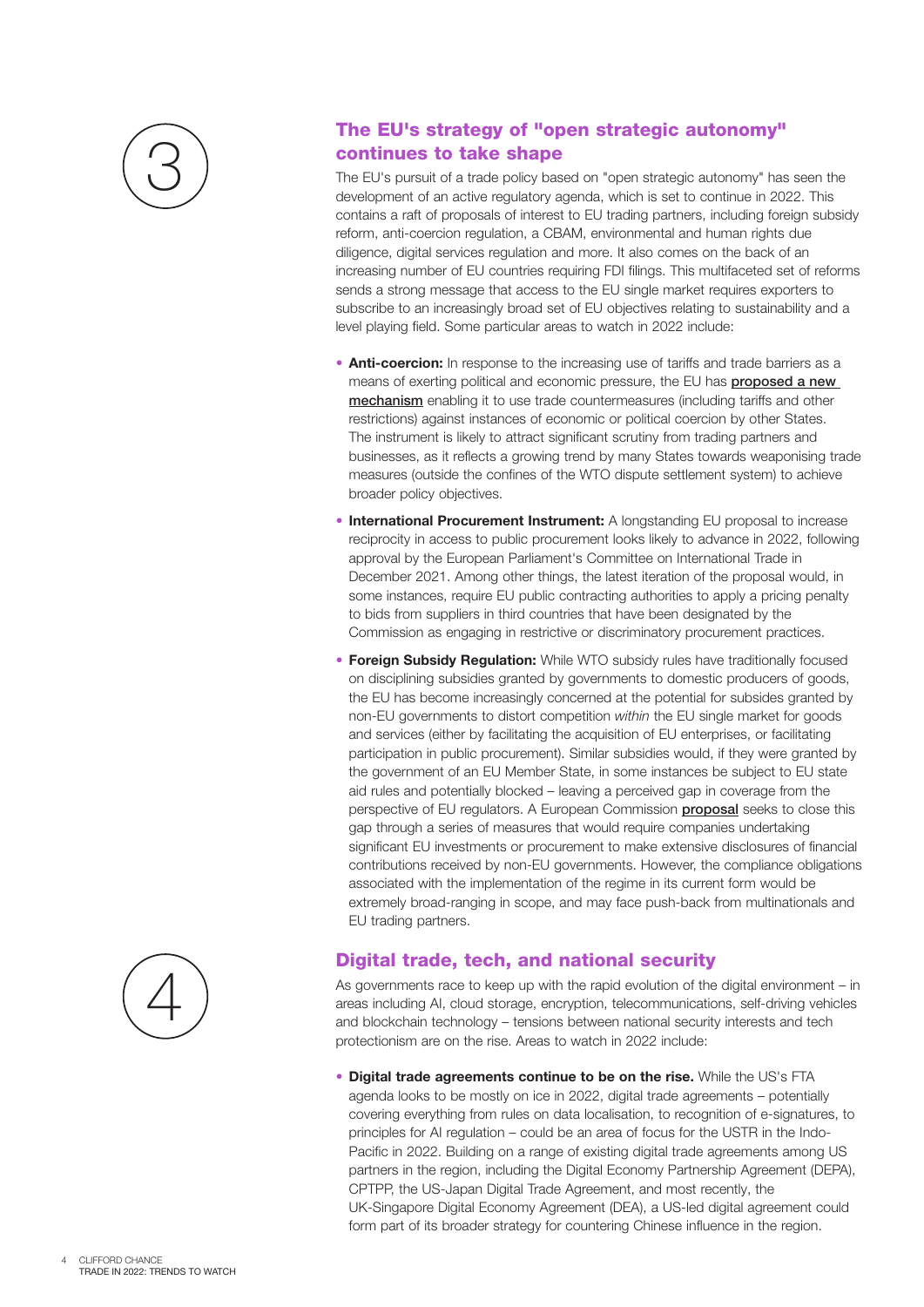- **Some digital supply chains are becoming increasingly disconnected.** While the US seeks to retain influence in the Indo-Pacific, China continues to pursue its own strategy of "cyber sovereignty," introducing new cyber and data security laws in late 2021 that impose further restrictions on cross-border data flows – further disconnecting digital supply lines between the US and China. At the same time, 2021 saw China sign up to its most wide-ranging commitments on e-commerce and data transfers through RCEP, indicating a potential willingness by China to open up some areas of its digital economy (at least within Asia, where it has the potential to lead the development of the regional digital economy).
- **Investment screening retains a focus on tech**. Concerns about foreign influence in critical technologies are growing, with investment screening in the US, the UK, the EU and elsewhere increasingly focused on the technology sector. 2022 began with the entry into force of the UK's National Security and Investment Act, which allows increased regulatory scrutiny of investments in critical sectors (with a heavy focus on emerging technologies). This builds on broader global trends in the area, including an increased focus on tech transactions under the US's CFIUS regime, and greater coordination between EU Member States on investment screening. At the same time, the US-led "Clean Network Initiative" has seen the US increasingly seek to limit Chinese tech firms' involvement in telecommunications networks, while in Europe EU Member States are restricting foreign participation in 5G networks through the implementation of the 5G Toolbox.

#### Trade and ESG considerations becoming increasingly intertwined

The increasing focus by governments and businesses on climate change, human rights and environmental issues will have continued impacts for trade policy and supply chains in 2022. Some key areas of focus this year include:

- **The rubber hits the road for Carbon Border Adjustments.** The EU's proposal for a [carbon border adjustment mechanism](https://www.cliffordchance.com/briefings/2021/07/10-questions-on-the-proposed-carbon-border-adjustment-mechanism.html) (CBAM) has kick-started a new era in the debate about the relationship between trade policy and climate action. However, there remain divergent views (both within the EU and among key EU trading partners) about the final design and scope of a CBAM. While the first phase of a CBAM is currently scheduled to come into effect from 2023, it remains to be seen whether this deadline will be met – with debates set to continue during 2022.
- **A CBAM is not the only game in town.** While a CBAM is the most developed proposal for a trade-related climate measure, several other trade and climate measures are also in the mix. The US-EU Global Arrangement on Sustainable [Steel and Aluminium](https://ec.europa.eu/commission/presscorner/detail/en/IP_21_5724), agreed during COP26, envisages the potential establishment of a plurilateral mechanism to incentivise trade in low-emissions steel and aluminium –but the mechanism (particularly its climate credentials) remains thin on details. Within the EU, Germany has signalled a desire to develop a "carbon club" during its 2022 G7 Presidency, and it remains to be seen how such a mechanism will interact with a CBAM itself. Other countries, including the UK and Canada, are also considering CBAM-style measures, and we expect CBAM to be a key topic of discussion in plurilateral discussions on Trade and Environmental Sustainability, which were launched by a group of 70 WTO Members in December 2021.
- **Regulating trade in products linked to deforestation.** The EU, the UK and the US all have proposals in train to restrict imports of a range of commodities originating from deforestation (including wood, beef, palm oil and several others). While UK and US proposals focus on preventing imports of commodities linked to *illegal* deforestation, the EU's proposals are potentially much broader; extending to all products produced on land deforested after 31 December 2021. The WTO's consistency in relation to these proposals is likely to come under increasing scrutiny from affected countries and businesses in 2022, as countries seek to balance nondiscriminatory trade objectives with environmental considerations.



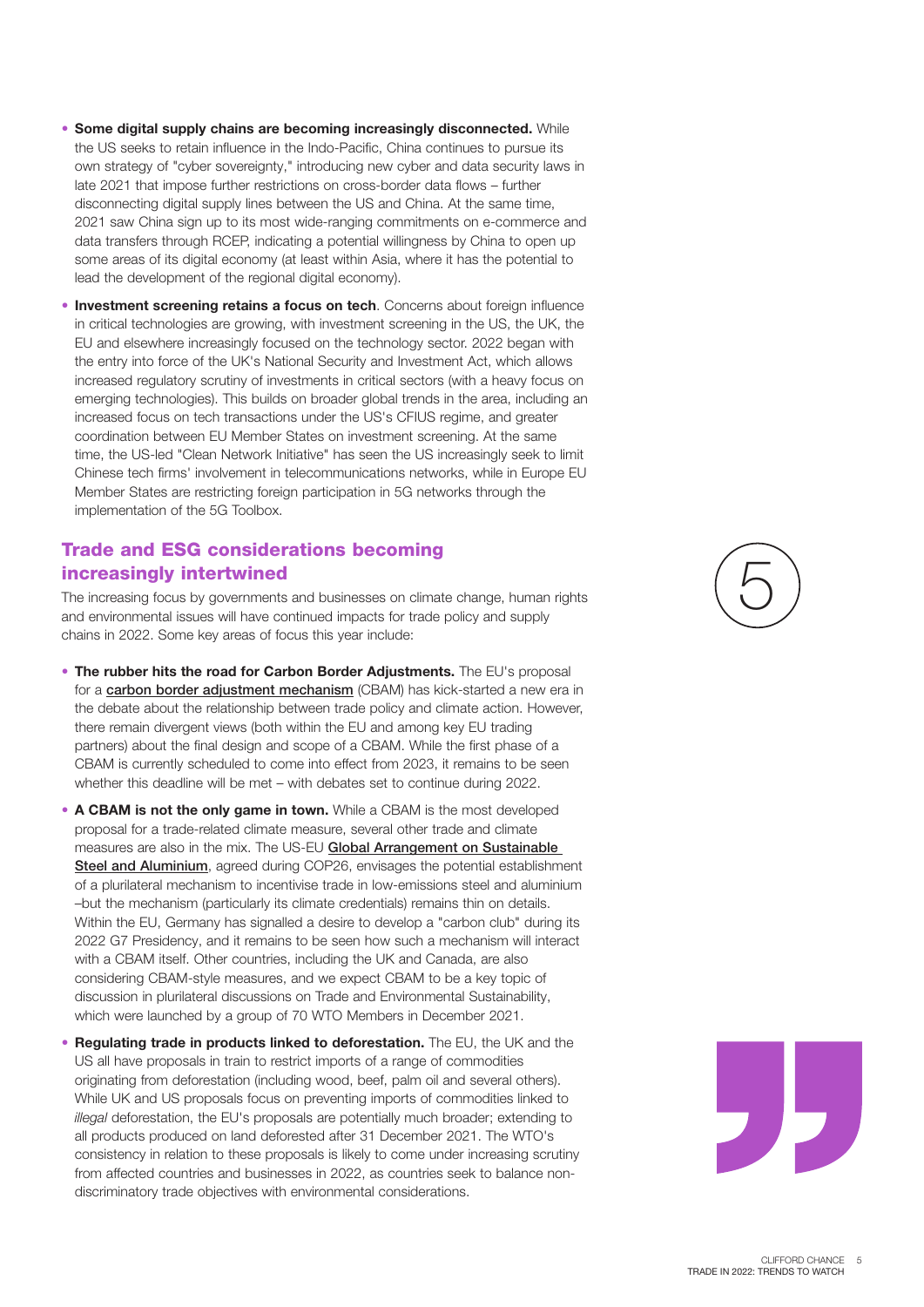- 6
- **Human rights due diligence and import restrictions.** An increasing focus on forced labour concerns saw the Biden Administration pass into law the *[Uyghur](https://www.congress.gov/bill/117th-congress/house-bill/1155/text)  [Forced Labor Prevention Act](https://www.congress.gov/bill/117th-congress/house-bill/1155/text)*, banning imports from the Xinjiang region of China unless an importer can demonstrate through "clear and convincing" evidence that the products are not produced using forced labour. While the EU has not yet followed suit, European Commission President Ursula von der Leyen has announced a ban on products made using forced labour – with any criteria established by the EU for new import restrictions likely to be closely scrutinised by trading partners. The EU's long-awaited proposals for mandatory human rights and environmental due diligence are set to be released in February 2022, placing renewed attention on the ESG dimension to global supply chains.

### The green industrial revolution sees the return of more active industrial policy

The fragility of global supply chains that was exposed by COVID-19, combined with a desire to boost domestic manufacturing in a range of strategic sectors, has seen a resurgence in industrial policies designed to support domestic production in key sectors. With China's 10-year "Made in China 2025" strategy to accelerate the development of high-tech manufacturing (including semiconductors, electric vehicles, robotics and AI) bearing fruit, 2022 looks set to see the US and the EU introduce government-led initiatives to catch-up. Some areas to watch include:

- **Semiconductor competition escalates.** The European Commission kicked off 2022 with the publication of a proposed **[European Chips Act](https://www.europarl.europa.eu/legislative-train/theme-a-europe-fit-for-the-digital-age/file-european-chips-act-(semiconductors))** designed to stimulate the creation of an EU semiconductor industry and double the EU's global market share of semiconductor production by 2030. The proposal looks set to include a ground-breaking "adaptation of state aid rules" to permit enhanced public support for the semiconductor sector, a signal that the Commission is willing to permit enhanced state intervention in order to ensure EU competitiveness in the sector. The capital-intensive semiconductor sector (together with EV batteries, pharmaceuticals, and critical minerals) is also a centrepiece of President Biden's supply chain initiative; a multipronged effort to onshore strategically important industries and shore up supply chains.
- **Local content requirements on the rise.** As states compete to secure a share of the "green jobs" being created through the energy transition, governments are increasingly looking to measures designed to incentivise the use of locally produced content in key manufacturing industries. A recent US proposal to provide tax credits for electric vehicles produced in the United States; has been met with strong opposition from Canada and Mexico, with fears that such a proposal could disrupt the supply chains organised around rules of origin that were painstakingly negotiated under the USMCA. In Europe, the EU has raised concerns about alleged local content requirements associated with the UK's incentives for offshore wind farm development – with speculation that the dispute could escalate to the first post-Brexit WTO dispute between the EU and the UK. The dispute would not be the first time the WTO has grappled with local content requirements associated with renewables incentives – with India, Canada and the US all having previously sought to defend such measures before WTO panels.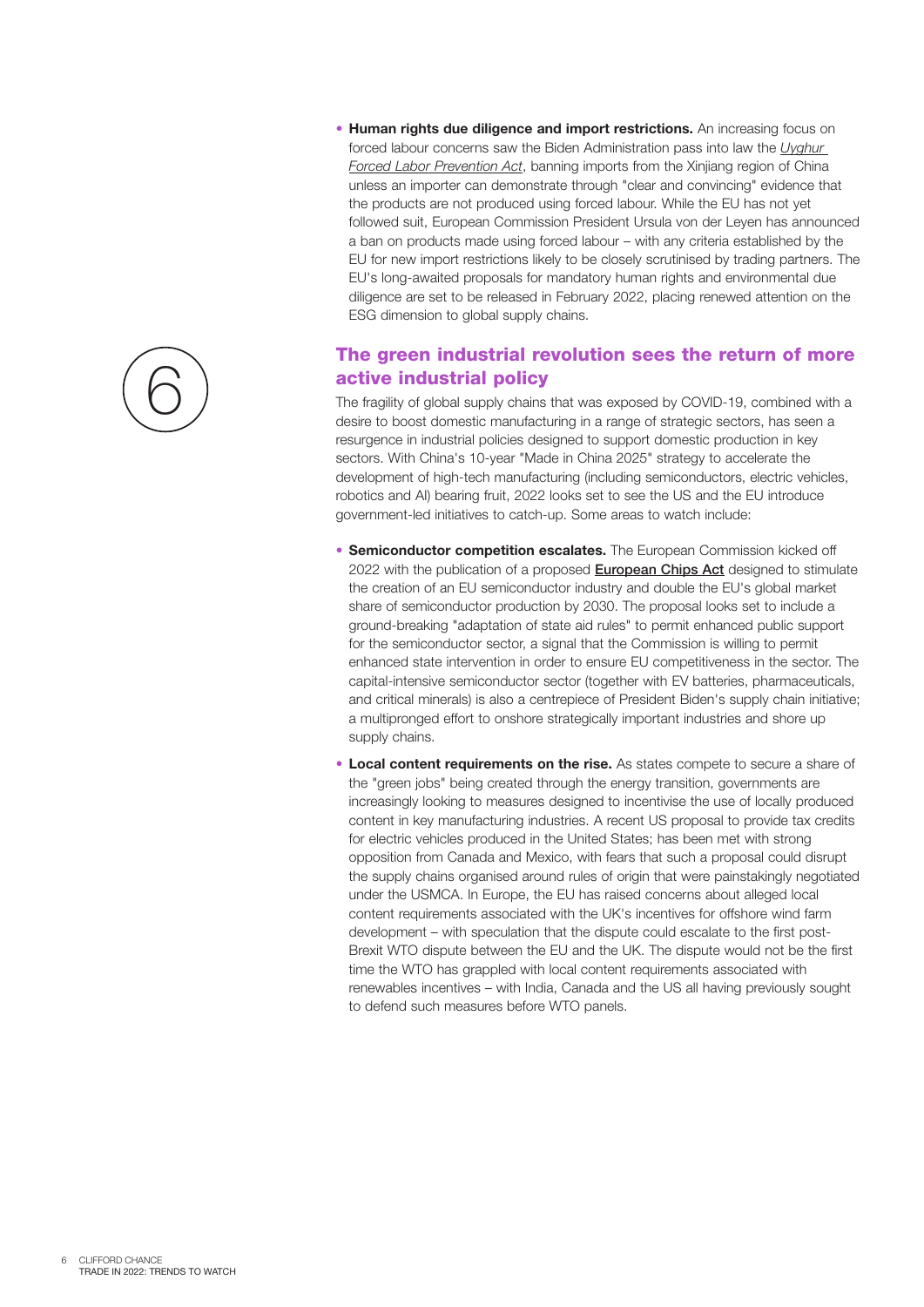## **CONTACTS**



Jessica Gladstone Partner London

- T: +44 207006 5953
- E: jessica.gladstone@ cliffordchance.com



Thomas Voland Partner Düsseldorf T: +49 211 4355 5642

E: thomas.voland@ cliffordchance.com



Jeremy Stewart Senior Associate London T: +44 207006 4502

E: Jeremy.Stewart@ cliffordchance.com



Gail Orton Head of EU Public Policy Paris T: +33 1 4405 2429 E: gail.orton@ cliffordchance.com



Janet Whittaker Senior Counsel Washington DC T: +1 202 912 5444 E: janet.whittaker@ cliffordchance.com



Phillip Souta Head of UK Public Policy London T: +44 207006 1097 E: phillip.souta@ cliffordchance.com



Kieran John McCarthy Senior Associate London T: +44 207006 1374 E: Kieranjohn.Mccarthy@ cliffordchance.com